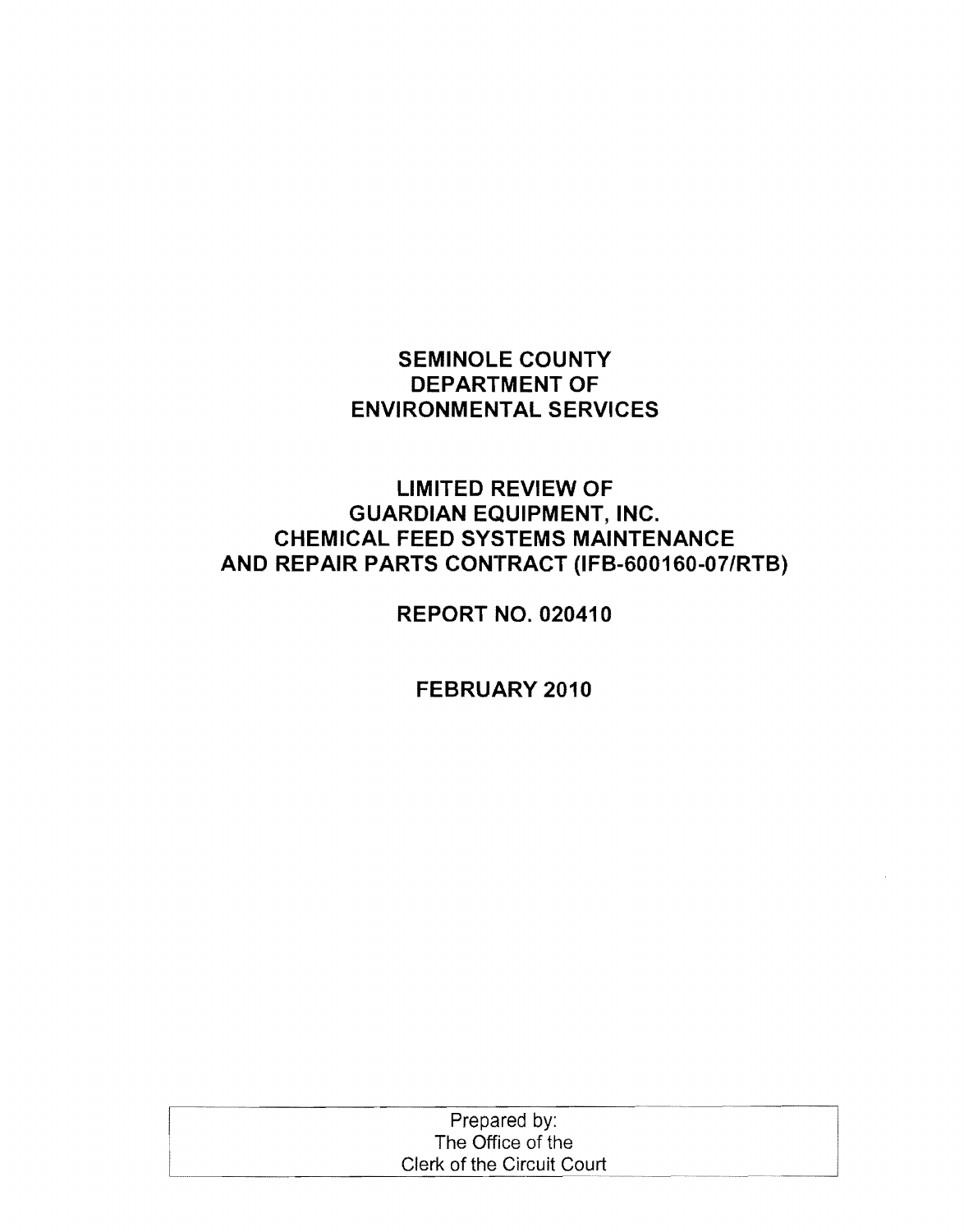

**MARYANNE MORSE**  Clerk of the Circuit Court Seminole County

February 4, 2010

The Honorable Bob Dallari Chairman The Board of County Commissioners Seminole County, Florida 1101 East First Street Sanford, FL 32771

Dear Mr. Chairman:

I am very pleased to present you with the attached limited review of the Guardian Equipment, Inc. Contract (IFB-600160-07/RTB).

The review found conditions that warrant management's attention. These conditions and management's corrective action plans are included in the report that follows.

I would like to personally thank the Environmental Services Department personnel for their assistance throughout the course of this review. Their assistance was deeply appreciated. With warmest personal regards, I am

Most cordially,

 $\mu$ 

Maryanne Morse Clerk of the Circuit Court Seminole County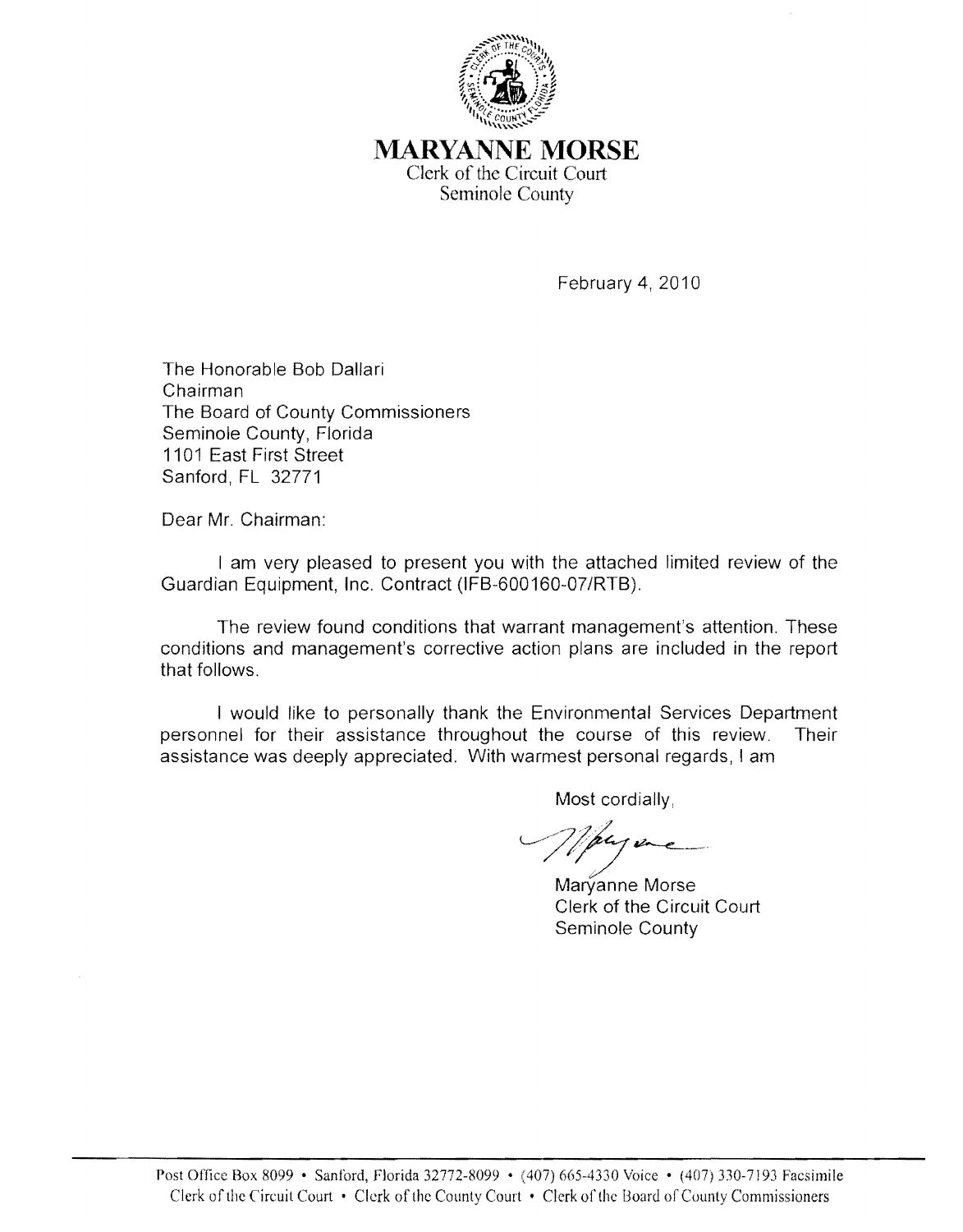#### **DISTRIBUTION LIST**

BOARD OF COUNTY COMMISSIONERS Mr. Carlton Henley Ms. Brenda Carey Mr. Bob Dallari Mr. Michael McLean Mr. Dick Van Der Weide

> COUNTY MANAGER'S OFFICE Mr. Joseph A. Forte

DEPARTMENT OF ENVIRONMENTAL SERVICES Mr. Andy Neff

> PURCHASING DIVISION Mr. Ray Hooper

BOARD OF COUNTY COMMISSION RECORDS Ms. Sandy McCann

| Prepared by:               |  |
|----------------------------|--|
| The Office of the          |  |
| Clerk of the Circuit Court |  |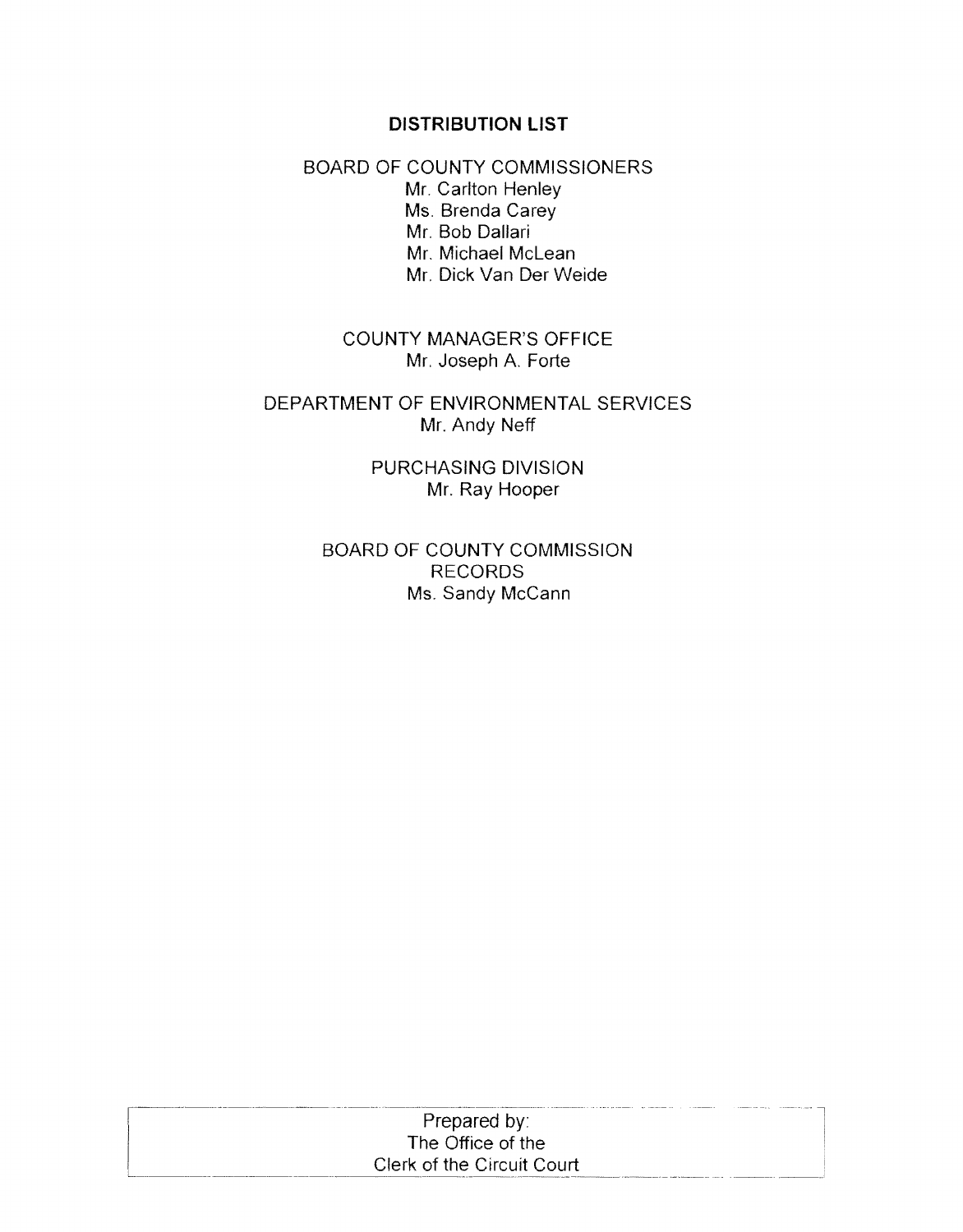## TABLE OF CONTENTS

## Transmittal letter

# Findings and Recommendations

|    | 1. The contract should explicitly address preventative maintenance and<br>hourly rates specified in the amended Contract be observed.                                 |
|----|-----------------------------------------------------------------------------------------------------------------------------------------------------------------------|
|    | 2. Time incurred to perform preventative maintenance is not<br>commensurate with amounts paid.                                                                        |
|    | 3. The preventative maintenance proposal was not signed by Guardian<br>and Environmental Services                                                                     |
|    | 4. Supporting documentation was not always retained; County staff<br>should approve or verify material used and time incurred to perform<br>preventative maintenance. |
| 5. | Maintenance logs at plant sites should be signed by all Guardian<br>personnel entering the premises.                                                                  |
|    | 6. Some invoices for repairs appear to be preventative maintenance in<br>nature.                                                                                      |
|    | 7. Consider competitively bidding out the Contract upon expiration.                                                                                                   |

| Prepared by:               |  |
|----------------------------|--|
| The Office of the          |  |
| Clerk of the Circuit Court |  |
|                            |  |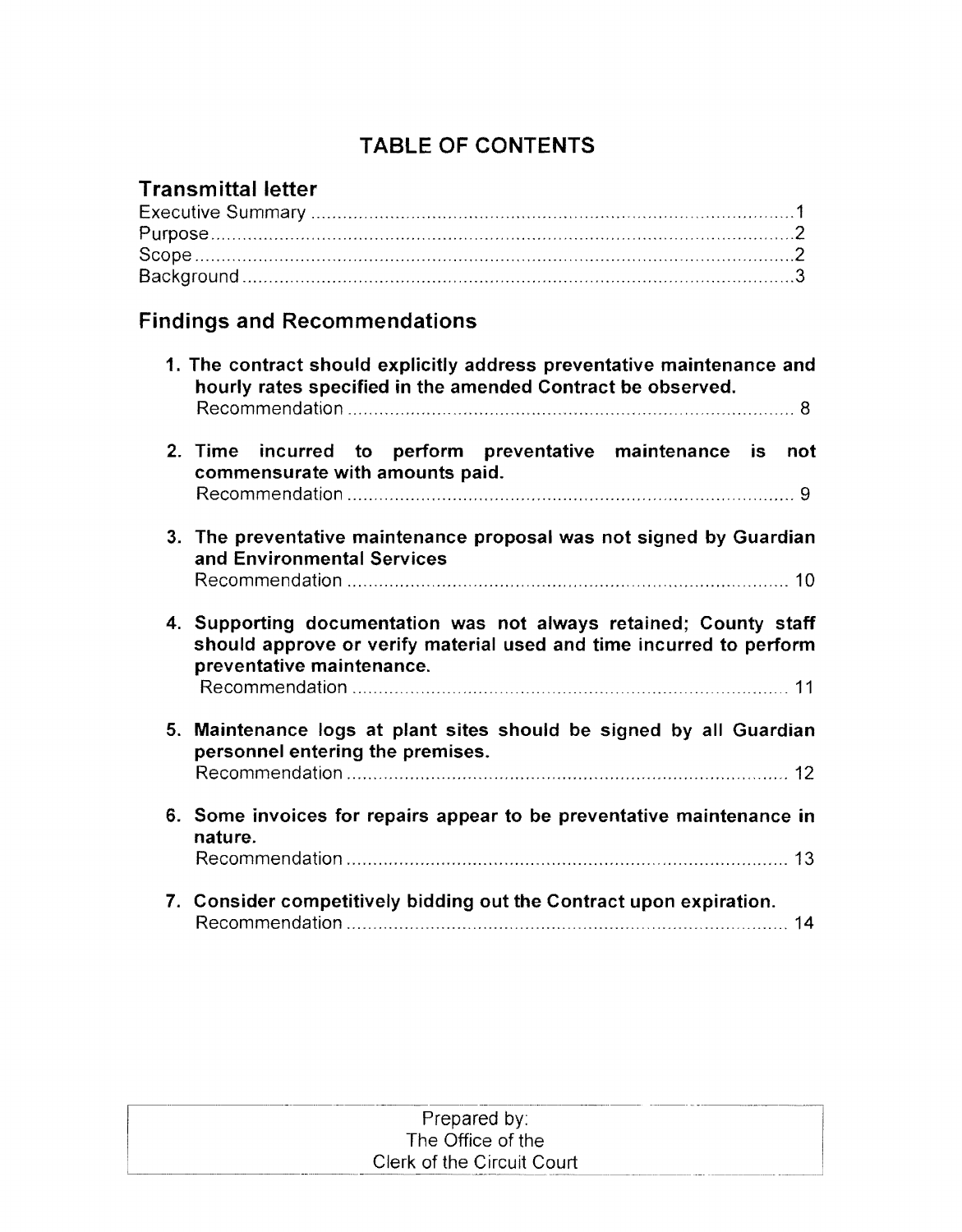## **Seminole County Department of Environmental Services Division**

## **Limited Review of**

## **Guardian Equipment, Inc. Contract (IFB-600160-07/RTB)**

## **EXECUTIVE SUMMARY**

This report presents the results of our limited review of the Guardian Equipment, Inc.'s contract (IFB-600160-07/RTB) for chemical feed systems maintenance and repairs (the "Contract"). Our objective was to ascertain whether quarterly payments made to Guardian Equipment, Inc. ("Guardian") for preventative maintenance were made in accordance with the Contract and Seminole County (the "County")'s policies and procedures, administrative controls, laws and regulations.

Based on the site visits conducted, we observed the fees paid are not commensurate with the time it takes to perform the preventative maintenance.

We concluded the following areas warrant management's attention and we recommend that

- The Contract should explicitly address preventative maintenance and the hourly rates specified in the amended Contract be observed;
- Time incurred to perform preventative maintenance should be commensurate with amounts paid;
- The preventative maintenance proposal was not signed by Guardian and Environmental Services;
- Supporting documentation was not always retained: County staff should approve or verify materials used and time incurred to perform the preventative maintenance;
- Maintenance logs at plant sites should be signed by all Guardian personnel entering the premises;
- Some invoices for repairs appear to be preventative maintenance in nature, and;
- Consider competitively bidding out the Contract upon expiration.

| Prepared by:               |  |
|----------------------------|--|
| The Office of the          |  |
| Clerk of the Circuit Court |  |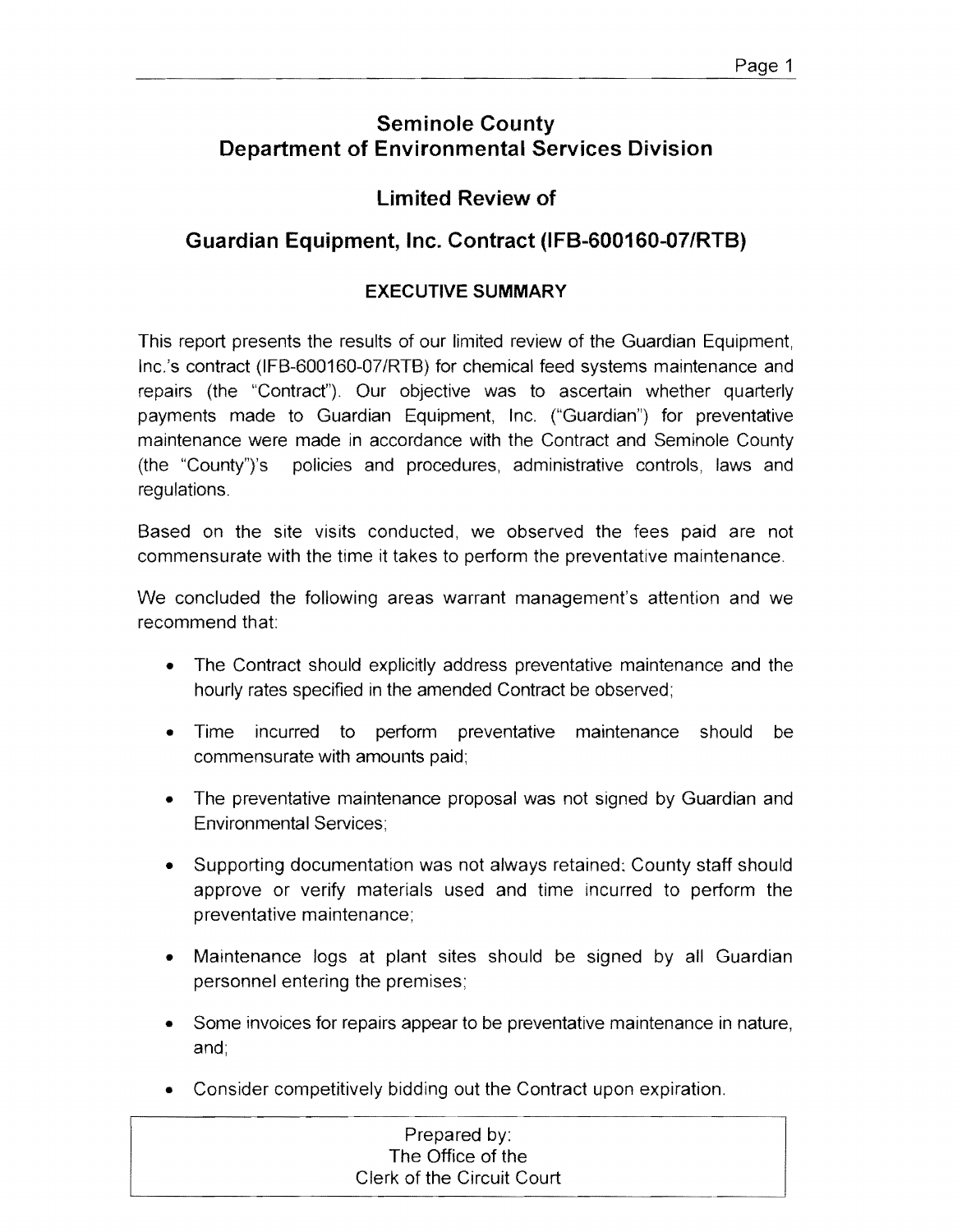We have included specific recommendations following each of our findings in the Findings and Recommendations section of this report.

## **PURPOSE**

The purpose of this limited review was to determine if payments made to Guardian for preventative maintenance were made in accordance with the chemical feed systems maintenance and repairs contract IFB-600160-07/RTB and the County's policies and procedures, administrative controls, laws, and regulations.

### **SCOPE**

To accomplish our objectives, we:

- Interviewed Environmental Services personnel.
- Conducted site visits of the waste water and water treatment plants.
- Obtained inspection reports from Building Reports on-line for the plants for the period of June 2009 through September 2009.
- Reviewed maintenance logs and observed the sign in and out times for preventative maintenance performed for the period of June 2009 through September 2009 for sixteen (16) waste water and water treatment plants.

The limited review was performed by the Office of the Clerk of the Circuit Court.

| Prepared by:               |
|----------------------------|
| The Office of the          |
| Clerk of the Circuit Court |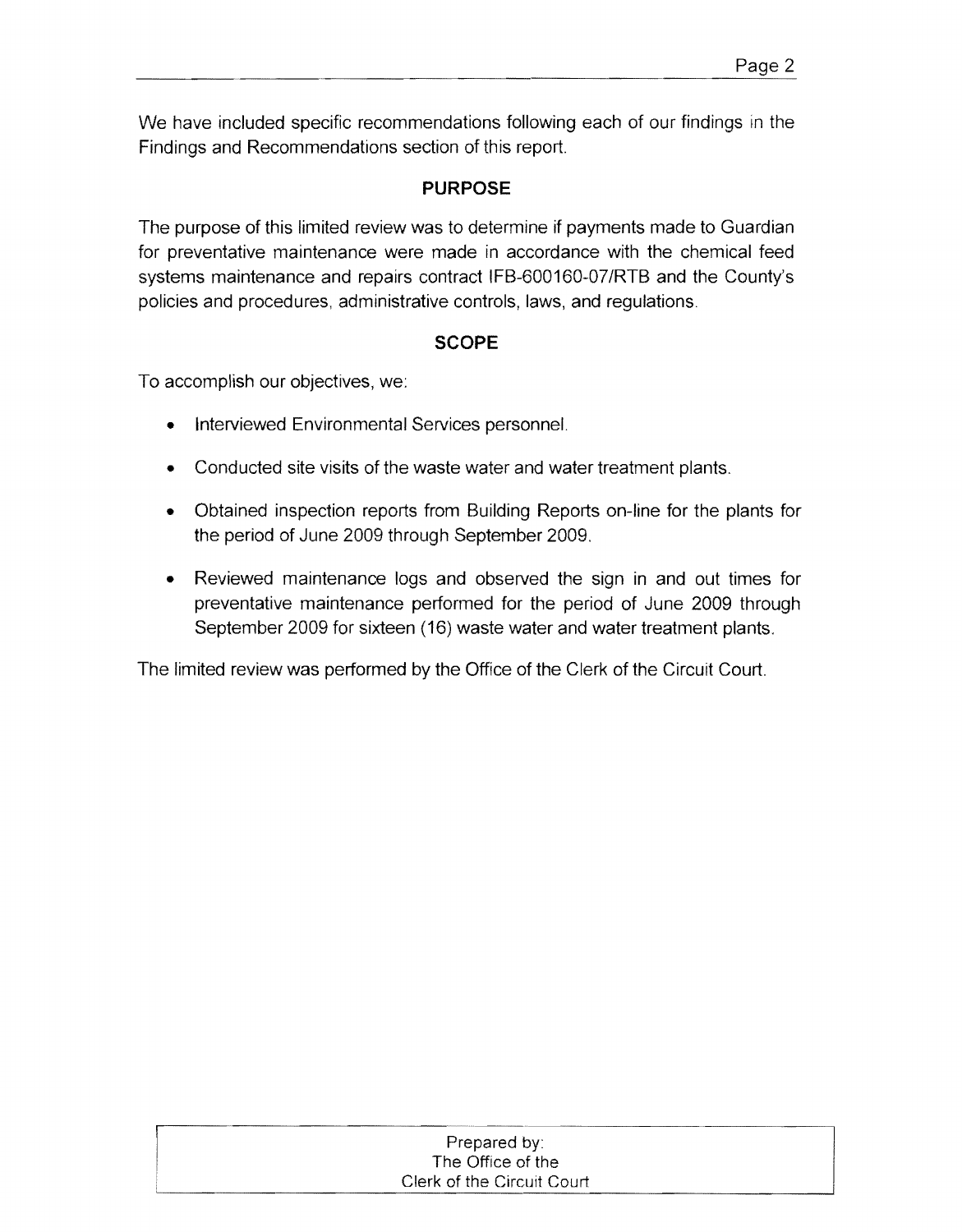### **BACKGROUND**

On April 27<sup>th</sup>, 2007, the County executed a contract with Guardian to provide chemical feed systems maintenance and repairs for the County (Contract IFB-600160-07/RTB the "Contract"). The Contract is a three (3) year contract and may be renewed for two successive periods not to exceed one (1) year each. According to section five (5) "Compensation" "the County agrees to compensate Guardian for the professional services under this Contract on a "Fixed Fee" basis."

On August 10, 2007, the Contract was amended to replace *Exhibit A*. In addition, the Witnesseth section of the Contract was modified to indicate "for the purchase of chemical feed systems maintenance and repair parts" in lieu of "to provide chemical feed systems maintenance and repair parts."

On July 15, 2008, a second amendment was executed to replace the labor rates contained in the previous Exhibit A with a new Exhibit A. The new Exhibit A reflected the hourly rate for labor installations, repairs, maintenance or general services, involving chemical feed systems. The hourly rate during regular business hours from M-F 7am to 6pm is \$115.50; emergency nonbusiness hours are \$173.50. Hourly rates commence upon arrival to site and are inclusive of all administrative and overhead expenses necessary to provide all required services. The amendment explicitly indicated that "reimbursement for travel time from sites will not be authorized."

On December 4, 2008, Guardian submitted an annual maintenance proposal to Environmental Services offering to provide chemical feed systems at sixteen (16) waste water and water treatment plants for preventative maintenance. The annual maintenance proposal listed the services that would be provided on a monthly, quarterly, semi-annually and on an annual basis. The total proposed fee for such services was **\$162,180 or \$40,545** quarterly. The proposal listed each of the sixteen (16) plants to be serviced and the corresponding fee per plant. Of the sixteen plants two (2) are waste water and fourteen (14) are water treatment plants.

Based on the December 4, 2008 proposal submitted by Guardian, Environmental Services staff authorized for preventative maintenance to be performed as outlined in the proposal for a fee of **\$162,180** annually or **\$40,545** quarterly. It appears this authorization was verbal as the proposal was not signed by Guardian or Environmental Services.

| Prepared by:               |
|----------------------------|
| The Office of the          |
| Clerk of the Circuit Court |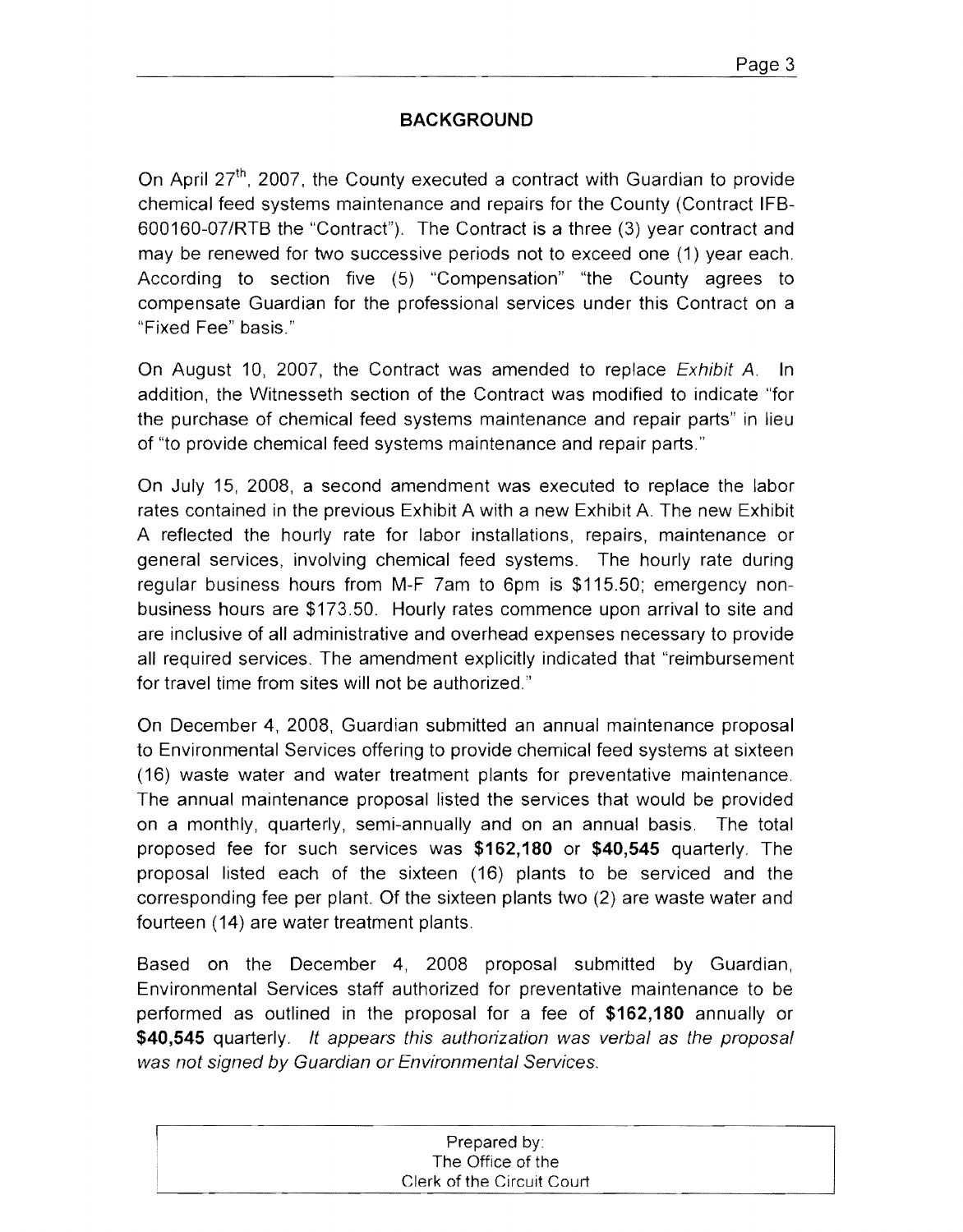### **Internal Audit's Analysis**

**To date Guardian has been paid approximately \$121,635 for the preventative maintenance.** Internal Audit was brought in to assess the reasonableness of such payments. Internal Audit noted the first quarterly invoice for preventative maintenance was based on Guardian's proposal dated December 4, 2008 and was for \$40,544.50 on December 11, 2008. This invoice was paid on January 26, 2009. The second quarterly preventative maintenance was billed and paid in April 2009; the third quarterly preventative maintenance was billed and paid in July 2009.

When the fourth quarterly invoice was presented for payment, it was discovered that such services are not covered under the Contract executed in April 2007. The three payments previously made were authorized based on the proposal submitted by Guardian on December 4, 2008. At that point, Purchasing notified all parties that such services should have gone through the procurement process by obtaining competitive bids. The appropriate personnel were notified that the fourth quarter invoice would be deemed unauthorized and was not processed.

On Friday October 9, 2009, the Clerk's Internal Auditors visited five (5) of the sixteen (16) plants to examine the maintenance logs at those plants for the period of June 2009 through September 2009. The locations visited were as follows:

- 1. Lake Monroe
- 2. Yankee Lakes $<sup>1</sup>$ </sup>
- 3. Marhkam
- 4. Hanover
- 5. Heathrow

From the five (5) plants visited, we observed the average time taken to perform the maintenance ranged from 40 minutes to 1 hour. The times which exceeded one hour included quarterly or annual maintenance. Using the hourly rate of \$115.50 for regular maintenance as indicated in the Contract's second amendment, the fees of \$40,545 paid to Guardian quarterly imply a monthly fee of \$13,515, which essentially Guardian would have to incur 117 hours per month (\$13,515 divided by \$115.50 per hour) to earn such fees, if repair parts are not used. The fees paid are not commensurate with the time it takes to perform the preventative maintenance.

<sup>&</sup>lt;sup>1</sup> Guardian did not sign the maintenance log at this location. The visitor's log was used to verify time of arrival and departure.

| Prepared by:               |  |
|----------------------------|--|
| The Office of the          |  |
| Clerk of the Circuit Court |  |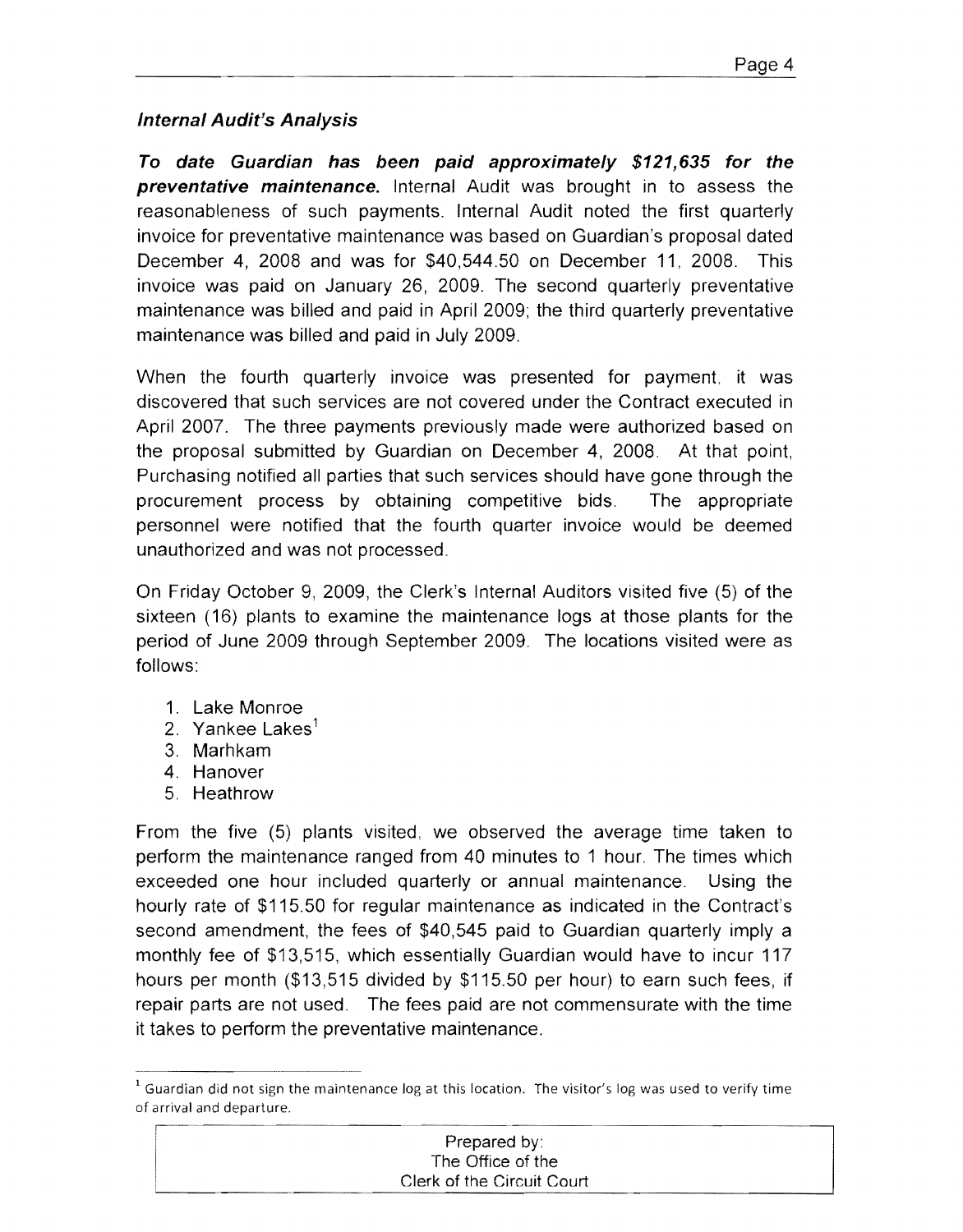### **Internal Audit's Analysis**

On October 14, 2009, the Clerk's Internal Audit completed site visits of the remaining plants. The time incurred for preventative maintenance at those plants, per the maintenance logs, ranged from 25 minutes to 2.5 hours for the largest plant.

During our site visits Environmental Services staff indicated Guardian generally had 2 individuals at the plants during the preventative maintenance. In addition for larger locations we were informed Guardian had three to four individuals present. Internal Audit could not validate this statement since the maintenance logs maintained always reflected one individual signing in.

Since some of the plants have video cameras, Internal Audit attempted to review the videos to validate the representation made by Environmental Services staff. Fourteen (14) of the sixteen (16) plants had preventative maintenance during September. Internal Audit observed the videotaping for one of the plants noting a pickup truck entering the premises around the time indicated on the maintenance log; however, we could not ascertain the number of workers in the truck.

Per Environmental Services the preventative maintenance has always been based on a fixed fee since inception. Per staff this treatment goes as far back as the first quarterly payment in June 2007. To corroborate staffs' representation, Internal Audit selected one payment for the preventative maintenance prior to the Guardian's proposal dated December 4, 2008, noting on September 16, 2008, Guardian billed the County \$32,603.09 for thirteen (13) plants. The September 16th's invoice description read "Quarterly Invoice for PM's at Water Plants."

### **Guardian's Analysis**

In November 2009, Guardian provided Environmental Services an analysis per location supporting the amount billed. The analyses reflected labor and parts used to perform the preventative maintenance. The hours reported for the labor were substantially higher than the hours we observed during our site visits. The amounts reported for the parts appeared to be backed into to come up with the total amount billed for that plant.

Internal Audit's findings and recommendation are based on the audit evidence obtained during the site visits.

| Prepared by:               |
|----------------------------|
| The Office of the          |
| Clerk of the Circuit Court |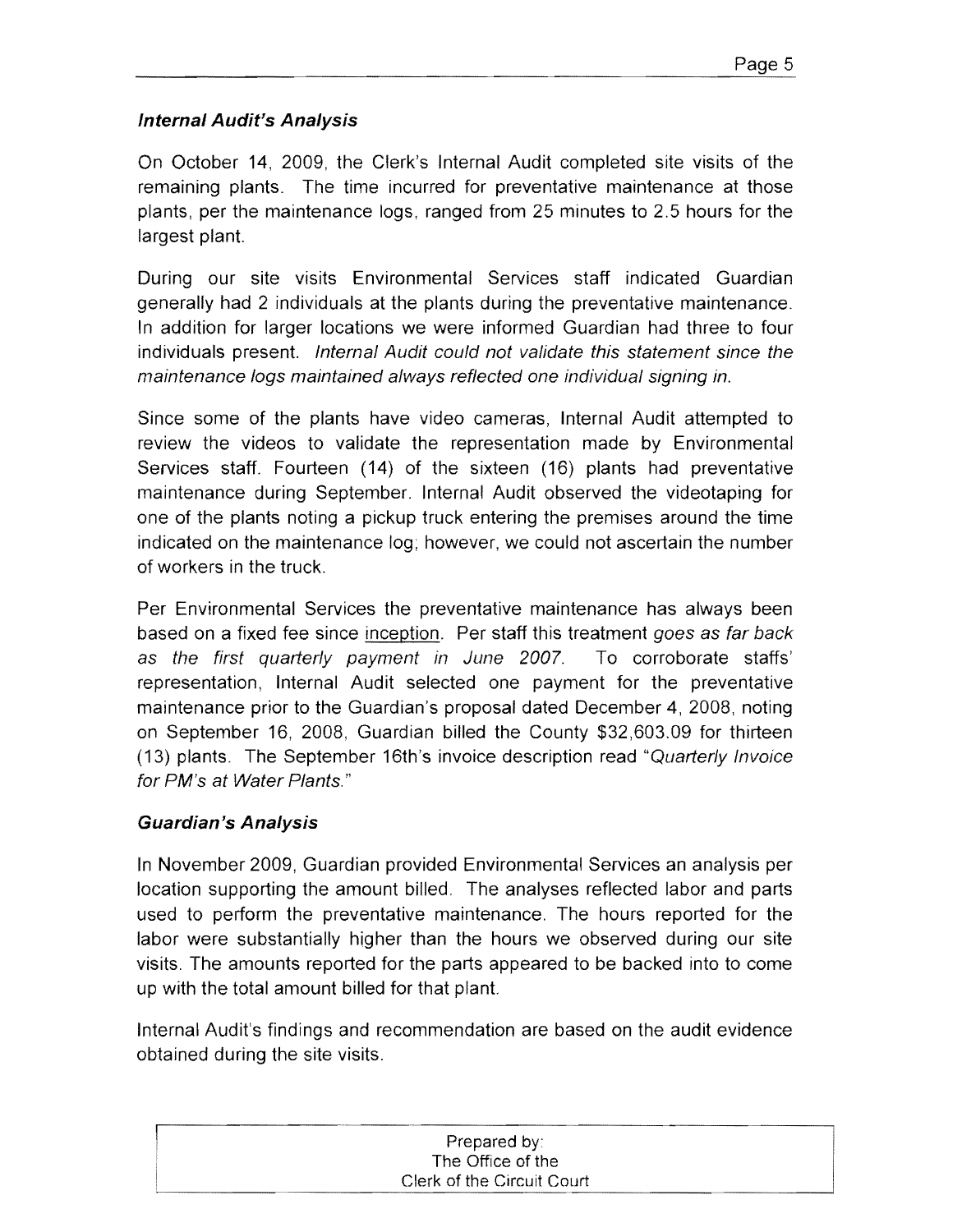## **Environmental Services' Analysis**

Environmental Services recalculated the cost per location for the sixteen (16) plants based on the assumption that Guardian had two (2) individuals present at the sites during the preventative maintenance. Internal Audit could not substantiate that two individuals were always present at the sites based on the maintenance logs. The analysis also included materials used to perform the preventative maintenance.

In an effort to evaluate the accuracy and reasonableness of the analysis prepared by Environmental Services, Internal Audit selected nine (9) of the sixteen (16) plants and recalculated the labor cost based on arrival and departure times indicated in the respective maintenance logs. Except for the fact Internal Audit could not substantiate a second individual being present, the labor amount reported for those nine (9) plants were recalculated without material exception.

Internal Audit attempted to agree the amount reported for materials or parts for those nine (9) plants; regrettably Internal Audit could not obtain corroborating audit evidence that those parts were in fact used at those sites. The dollar values of the parts were provided to Environmental Services by Guardian. The invoices provided by Guardian did not indicate which plant those parts were purchased for. In some instances the plant's name was handwritten in and other instances the dates of the invoices were subsequent to the date the analysis reflected the preventative maintenance was performed.

Internal Audit notified Environmental Services that the cost of the materials could not be substantiated since the invoices did not specify which plant they were purchased for and the fact that Environmental Services had to rely on Guardian's "good faith" that those parts were used at those plants.

Environmental Services concurred they could not ascertain if in fact those parts were used at those plants, other than to rely on Guardian's "good faith" and indicated "if those parts were not used, the plants could potentially require more repairs due to break downs." Internal Audit cannot opine on Environmental Services' position on the materials or parts used.

| Prepared by:               |
|----------------------------|
| The Office of the          |
| Clerk of the Circuit Court |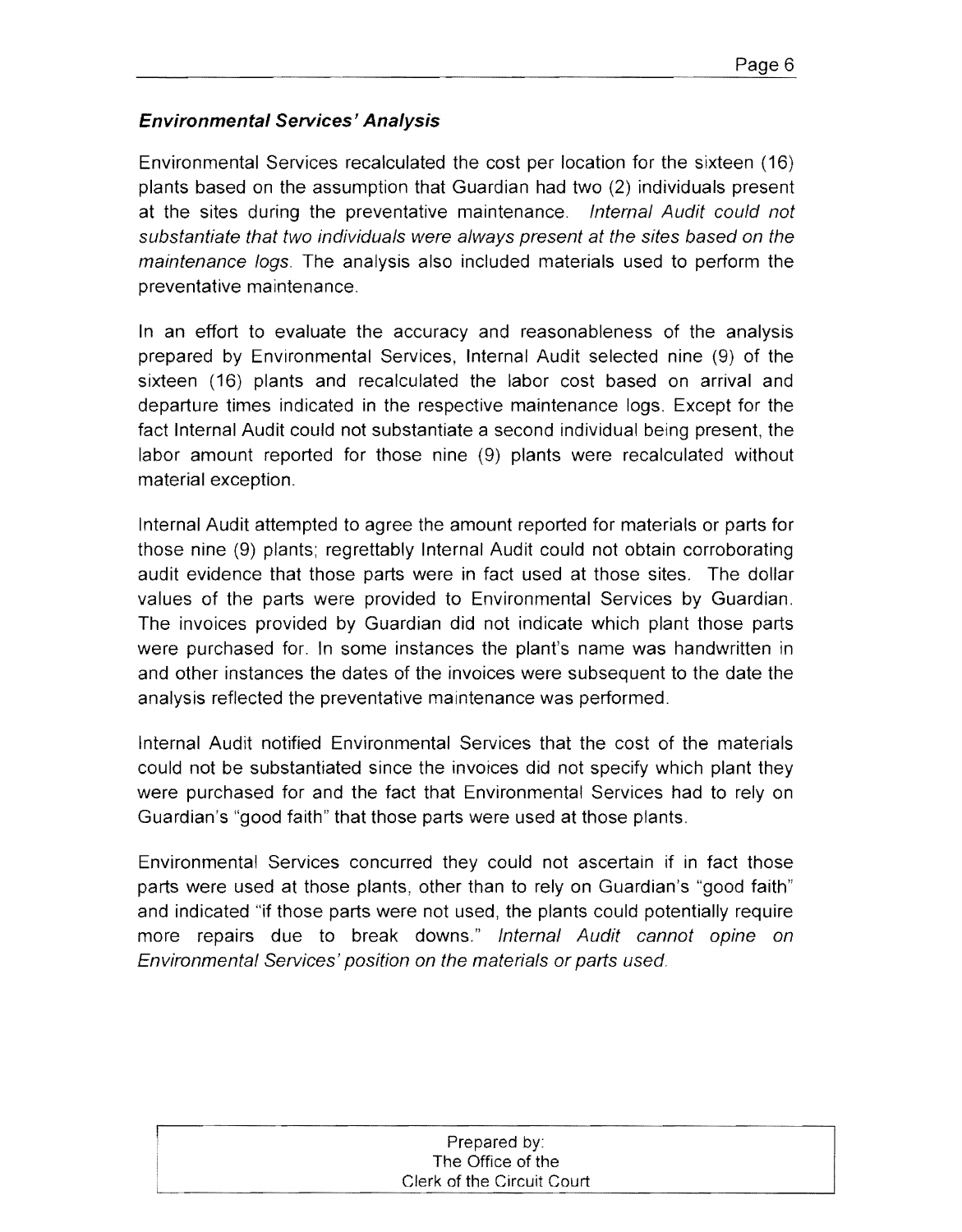## **Environmental Services' Analysis**

The analysis prepared by Environmental Services revealed that the total cost for the preventative maintenance for the period of October 2008 through September 2009 was approximately \$88,000. The labor portion was approximately \$55,000 (based on 2 individuals at each plant) while the materials or parts value was approximately \$33,000. To date approximately \$121,635 has been paid to Guardian for those services. The excess payment made to Guardian was determined by Environmental Services to be approximately \$34,000.

Internal Audit cannot opine on Environmental Services' results for the value of the preventative maintenance based on the fact that Environmental Services used the presumption that Guardian had two individuals present at all plants while performing the preventative maintenance and Internal Audit could not substantiate the materials or parts used at those plants.

### **Newly Adopted Policies**

As a result of the limited review of the Guardian Contract, on December 14, 2009, Internal Audit was provided newly developed policies adopted by Environmental Services. The new policies became effective January 1, 2010. A memo dated December 9, 2009 was submitted to all contractors outlining the new policies. The new policies include, but are not limited to; all contractors are required to sign-in and out of plants with detailed explanations of the work performed.

In addition, Environmental Services developed a field worksheet to identify the work/repairs requested by the contractor; the work/repairs completed; the number of staff onsite performing the work; the times in and out of the sites; the purchase order number; the work order number and the materials used to complete the job. This document will be signed by County staff onsite upon completion of the work and a copy of the facility log book page will be attached to the contractors' invoice which will be submitted to Finance with the payment request.

| Prepared by:               |
|----------------------------|
| The Office of the          |
| Clerk of the Circuit Court |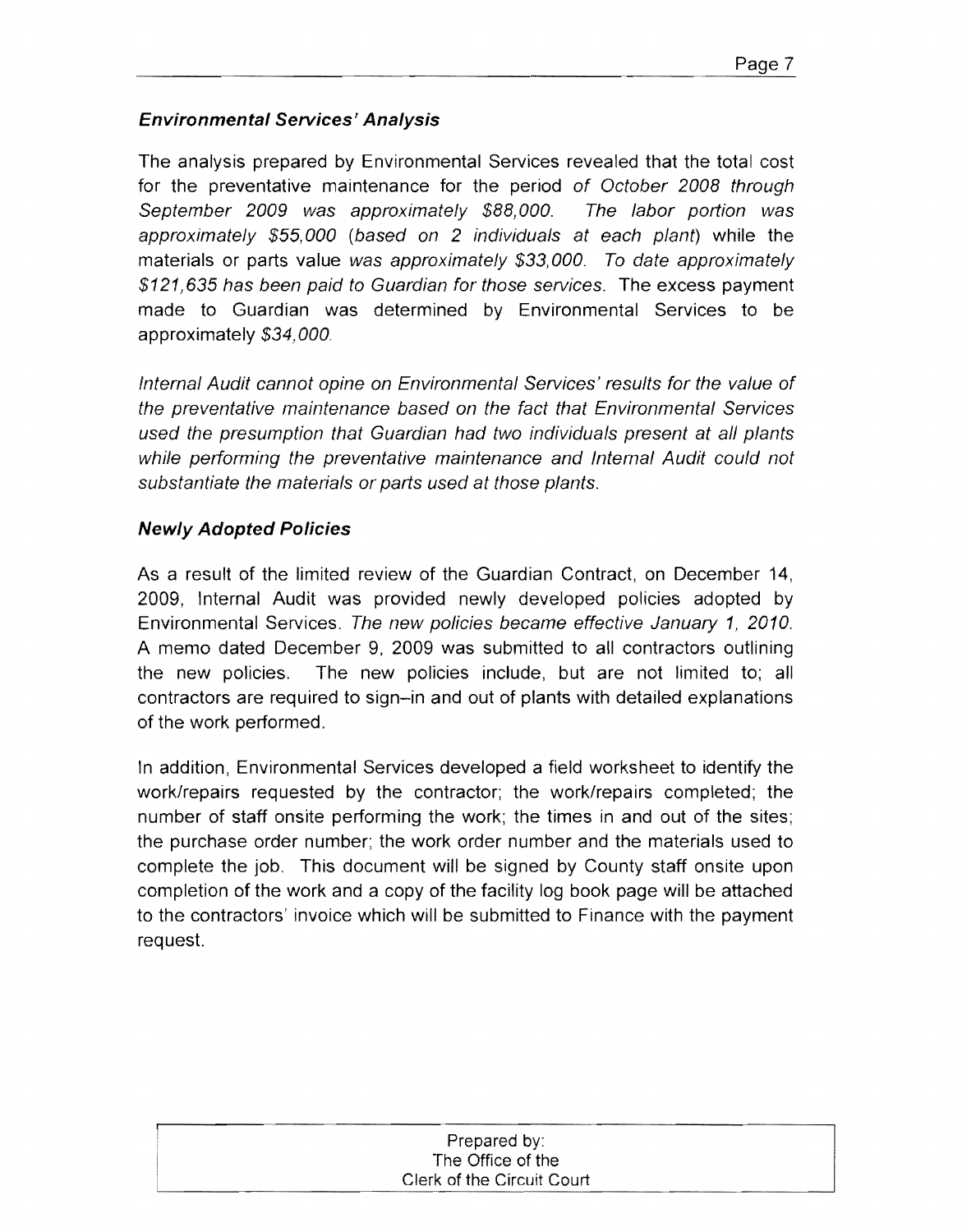## **The contract should explicitly address preventative maintenance and the hourly rates specified in the amended Contract be observed.**

The Guardian contract is for the purchase of chemical feed systems maintenance and repair parts. The contract requires the repairs to be at an hourly rate of \$115.50 for non-emergency repairs performed during business hours. In addition, the Contract requires materials/parts to be depicted in a purchase order with the cost of the material. The contract does not explicitly address preventative maintenance at the sixteen (16) waste water and water treatment plants.

#### **Recommendation**

We recommend the contract be amended by the Board of County Commissioners through the "unauthorized" procurement process to explicitly include the preventative maintenance being conducted on a monthly, quarterly, semi-annually and annually at the sixteen (16) water and waste water treatment plants.

| Prepared by:               |
|----------------------------|
| The Office of the          |
| Clerk of the Circuit Court |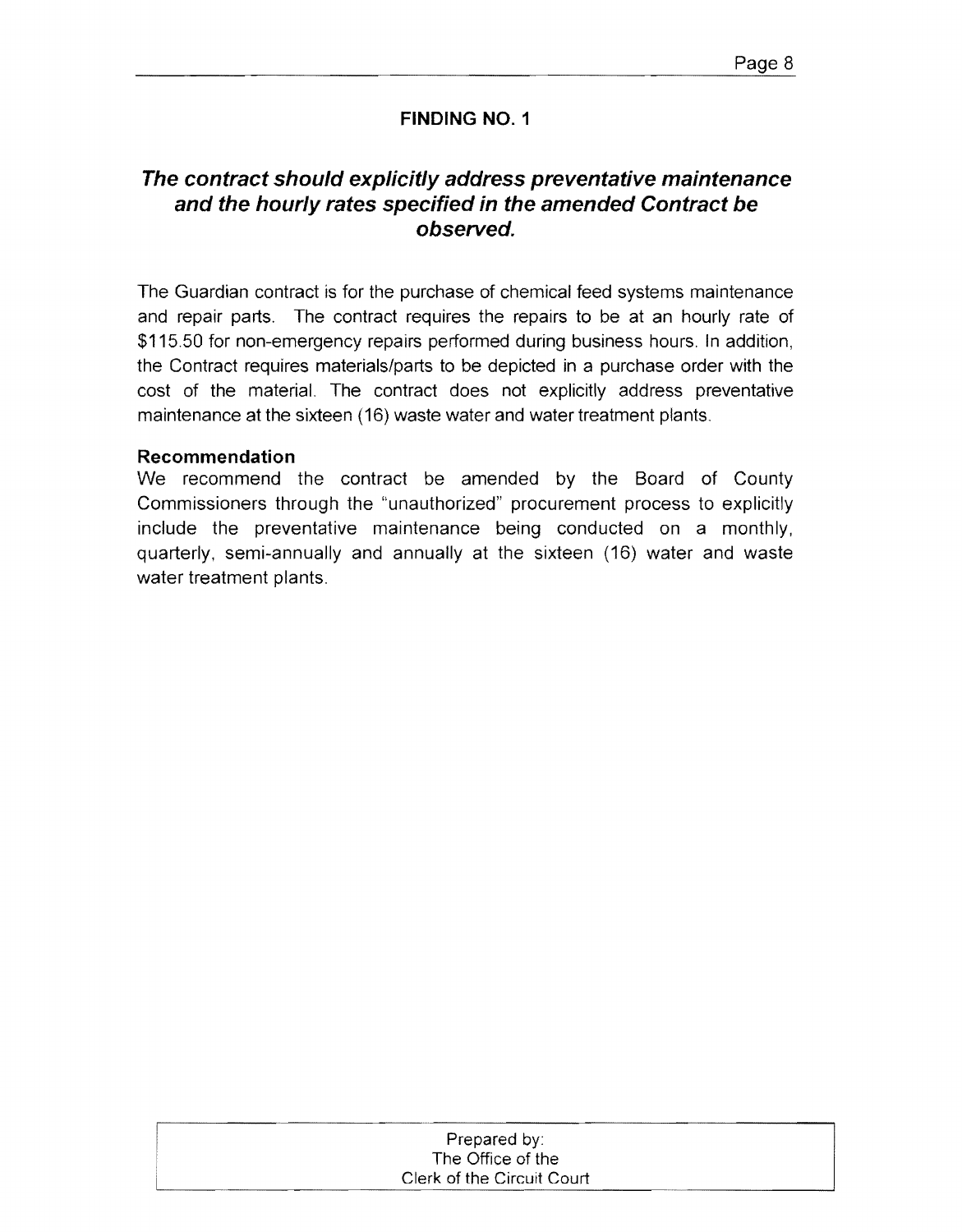## **Time incurred to perform preventative maintenance is not commensurate with amounts paid.**

Based on the maintenance logs maintained at the plants, Internal Audit observed the average time taken to perform the monthly preventative maintenance ranged from 20 minutes to 2.5 hours. The amount of time taken to perform the preventative maintenance is not commensurate with amounts paid for such services.

In addition, we were informed by Environmental Services, Guardian uses parts during the preventative maintenance; the costs associated with those parts are not made known to the County. Conversely, the time incurred for the preventative maintenance should be greater if parts were replaced during the preventative maintenance.

Internal Audit performed a hypothetical analysis using an average of 2 hours per plant per month with one (1) individual. The analysis revealed the fees would be approximately \$11,100 per quarter, which is a potential excess of approximately \$29,400 per quarter. This hypothetical analysis did not include any materials or parts that could potentially need replacement during the preventative maintenance.

#### **Recommendation**

We recommend management implement policies to verify the time Guardian incurs to perform the preventative maintenance as well as verify the materials or parts used to perform the preventative maintenance.

| Prepared by:               |  |
|----------------------------|--|
| The Office of the          |  |
| Clerk of the Circuit Court |  |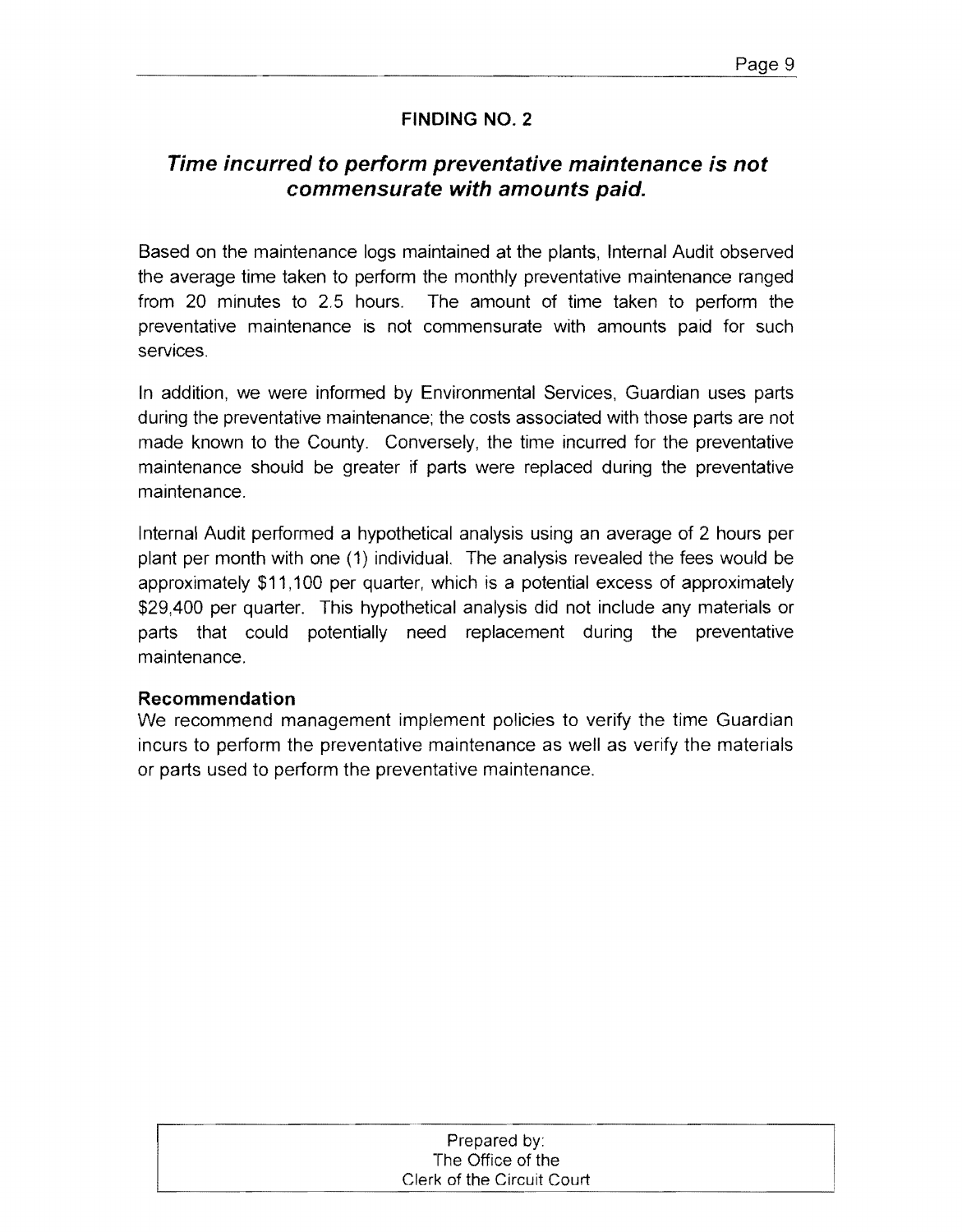## **The Preventative Maintenance proposal was not signed by Guardian and Environmental Services,**

On December 4, 2008, Guardian submitted an annual maintenance proposal to Environmental Services offering to provide chemical feed systems at sixteen (16) waste water and water treatment plants for preventative maintenance. The annual maintenance proposal listed the services to be provided on a monthly, quarterly, semi-annually and on an annual basis. The total proposed fee for such services was \$162,180 or \$40,545 quarterly.

This proposal was not Signed by an individual with authority to bind the County. By not having the Contract properly executed the Contract could potentially be unenforceable. As such, billing for preventative maintenance should be based on the last executed amendment.

#### **Recommendation**

We recommend a responsible individual with authority to bind the County in a contract executes the Contract or proposal as evidence that proper due carel diligence has been exercised.

| Prepared by:               |  |
|----------------------------|--|
| The Office of the          |  |
| Clerk of the Circuit Court |  |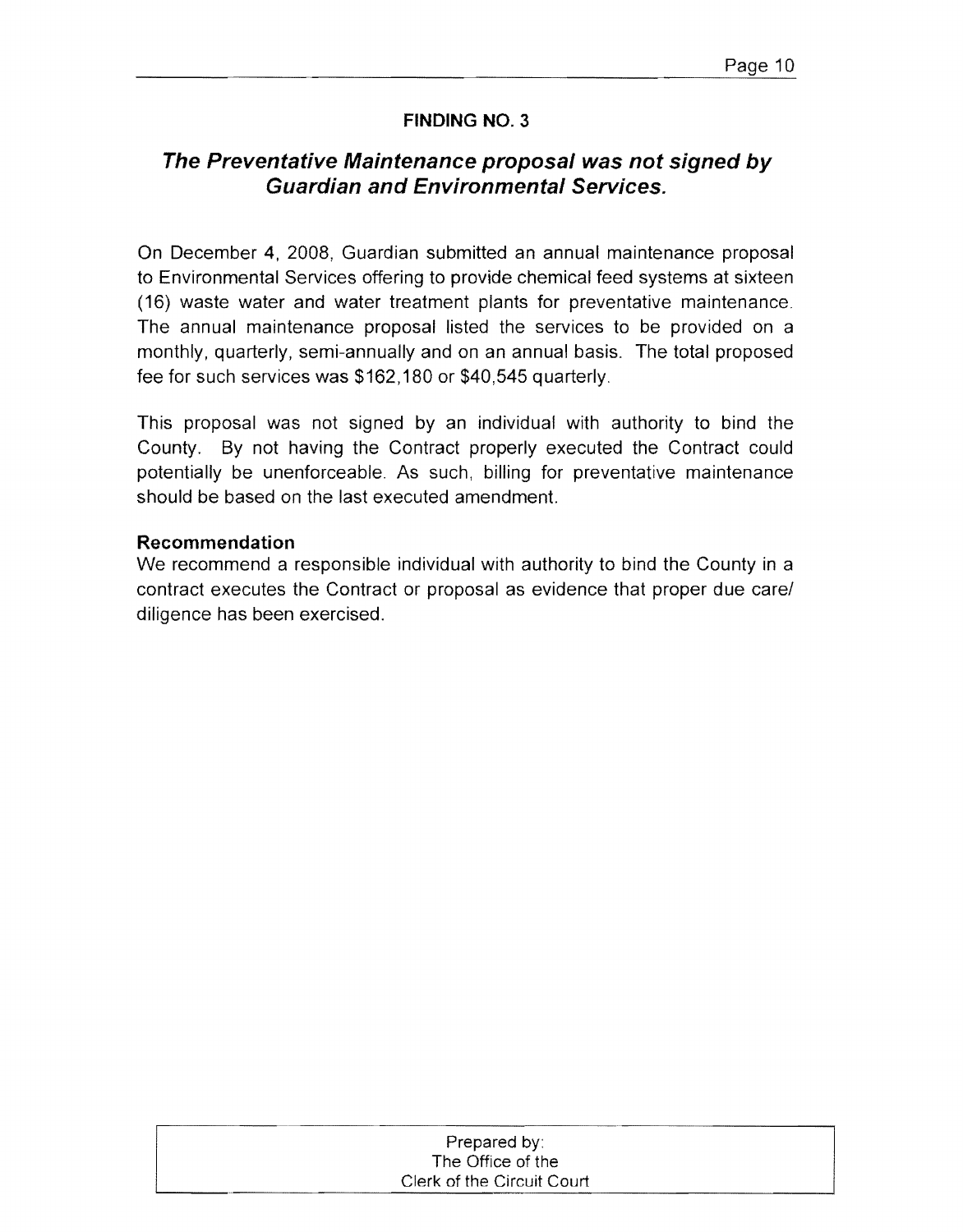## **Supporting documentation was not always retained; County staff should approve or verify materials used and time incurred to perform preventative maintenance.**

During our site visits we discovered Guardian provided support to Environmental Services as to how the \$162,180 was determined and staff evaluated such support and concluded it was reasonable; however, no documentation was retained or made available to Internal Audit to assess the reasonableness of how preventative maintenance fees were determined.

In addition, we noted County staff does not verify the materials used for the preventative maintenance nor is the time incurred by Guardian verified, approved or signed off by County personnel.

#### **Recommendation**

We recommend that all supporting documentations that are part of contract negotiations be retained to support how amounts were determined and how reasonableness was assessed. Further, we recommend that materials or parts used and time incurred by Guardian while performing preventative maintenance be verified by County personnel.

| Prepared by:               |
|----------------------------|
| The Office of the          |
| Clerk of the Circuit Court |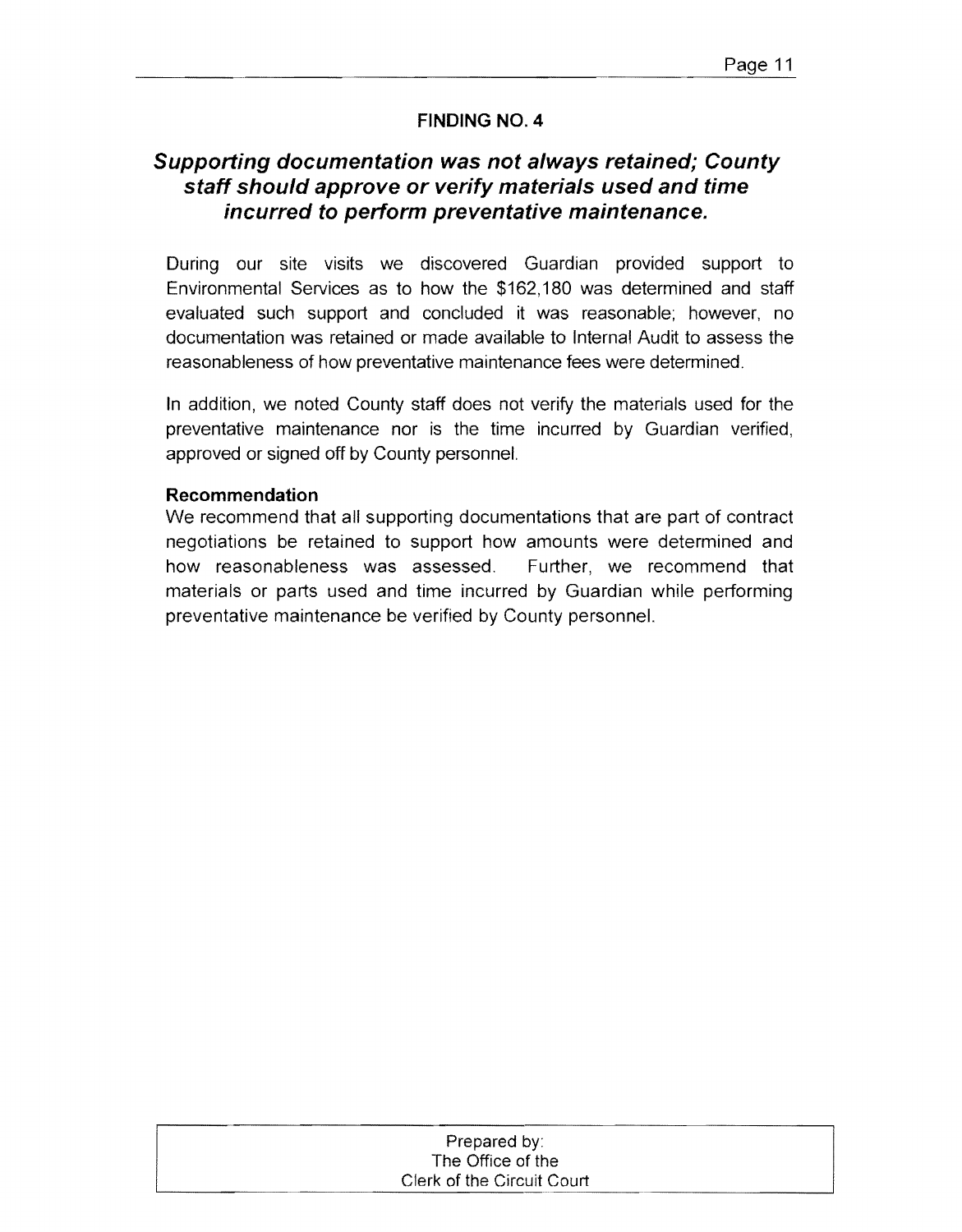## **Maintenance logs at plant sites should be signed by all Guardian personnel entering the premises.**

During our site visits we observed that although the maintenance logs were signed, in most instances, they were signed by one personnel from Guardian. At two waste water treatment plants the maintenance logs were not signed, instead the visitor's log was used to verify Guardian's time.

Environmental Services informed Internal Audit that Guardian represented to them that two individuals were always present and at the larger plants three to four individuals were present. Internal Audit could not substantiate this representation as the maintenance logs were signed by one Guardian personnel.

#### **Recommendation**

We recommend all Guardian personnel entering the premises sign the maintenance logs.

| .                          |
|----------------------------|
| Prepared by:               |
| The Office of the          |
| Clerk of the Circuit Court |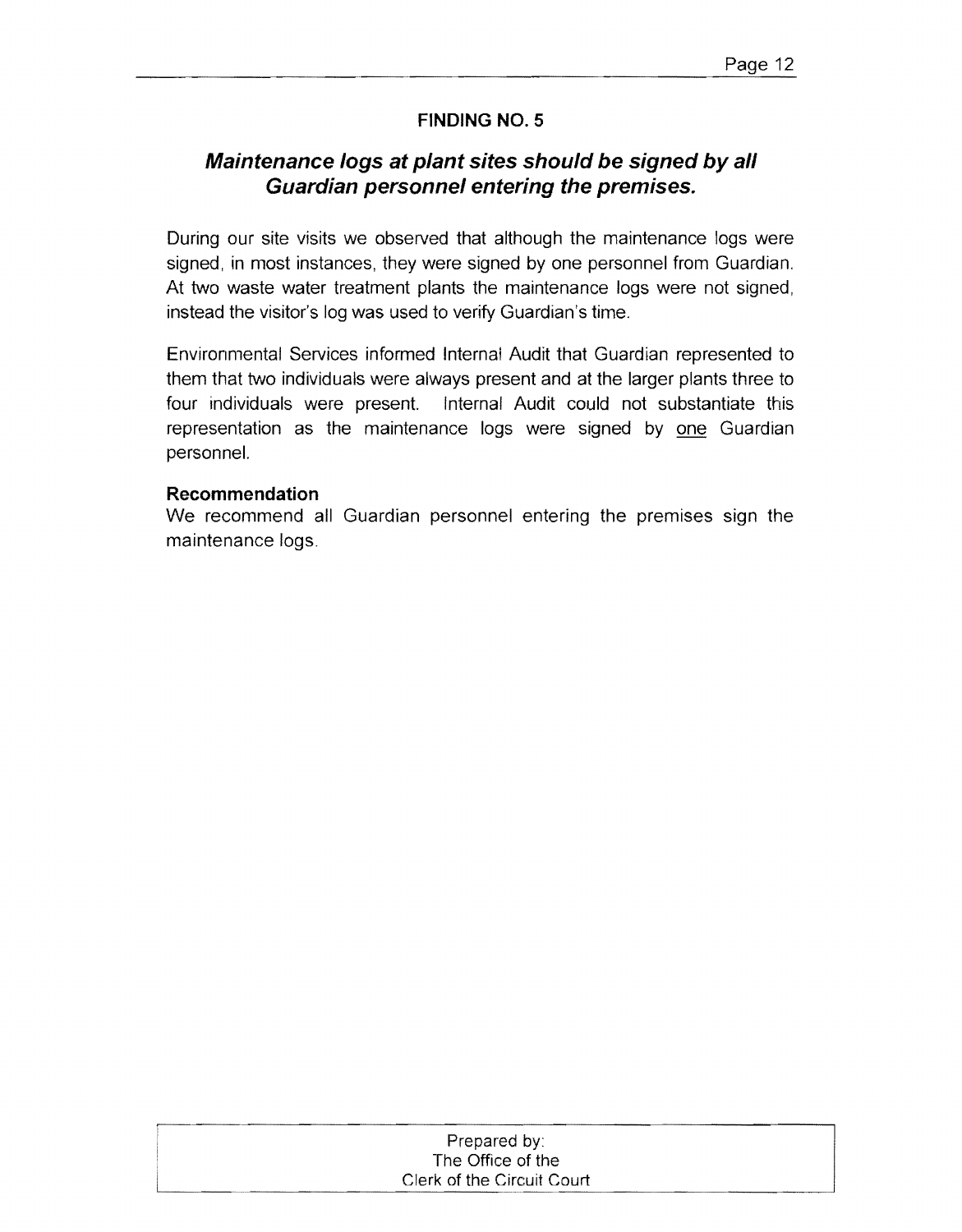## **Some invoices for repairs appear to be preventative maintenance in nature.**

We observed a few instances where the County was separately billed for repairs that appear to be preventative maintenance in nature as outlined in the December 4, 2008 proposal. When inquired, Environmental Services told Internal Audit those were instances where Guardian may have had to go to the plant twice. **In** essence, the preventative maintenance was performed and subsequently the same item had to be repaired.

Internal Audit brought to Environmental Services' attention the billings were early on in the month (December 5<sup>th</sup> and 8<sup>th</sup>) which would have been covered during the period of the preventative maintenance.

#### **Recommendation**

Environmental Services should ensure that repairs being provided under separate work orders are not for repairs that should be preventative maintenance.

| Prepared by:               |  |
|----------------------------|--|
| The Office of the          |  |
| Clerk of the Circuit Court |  |